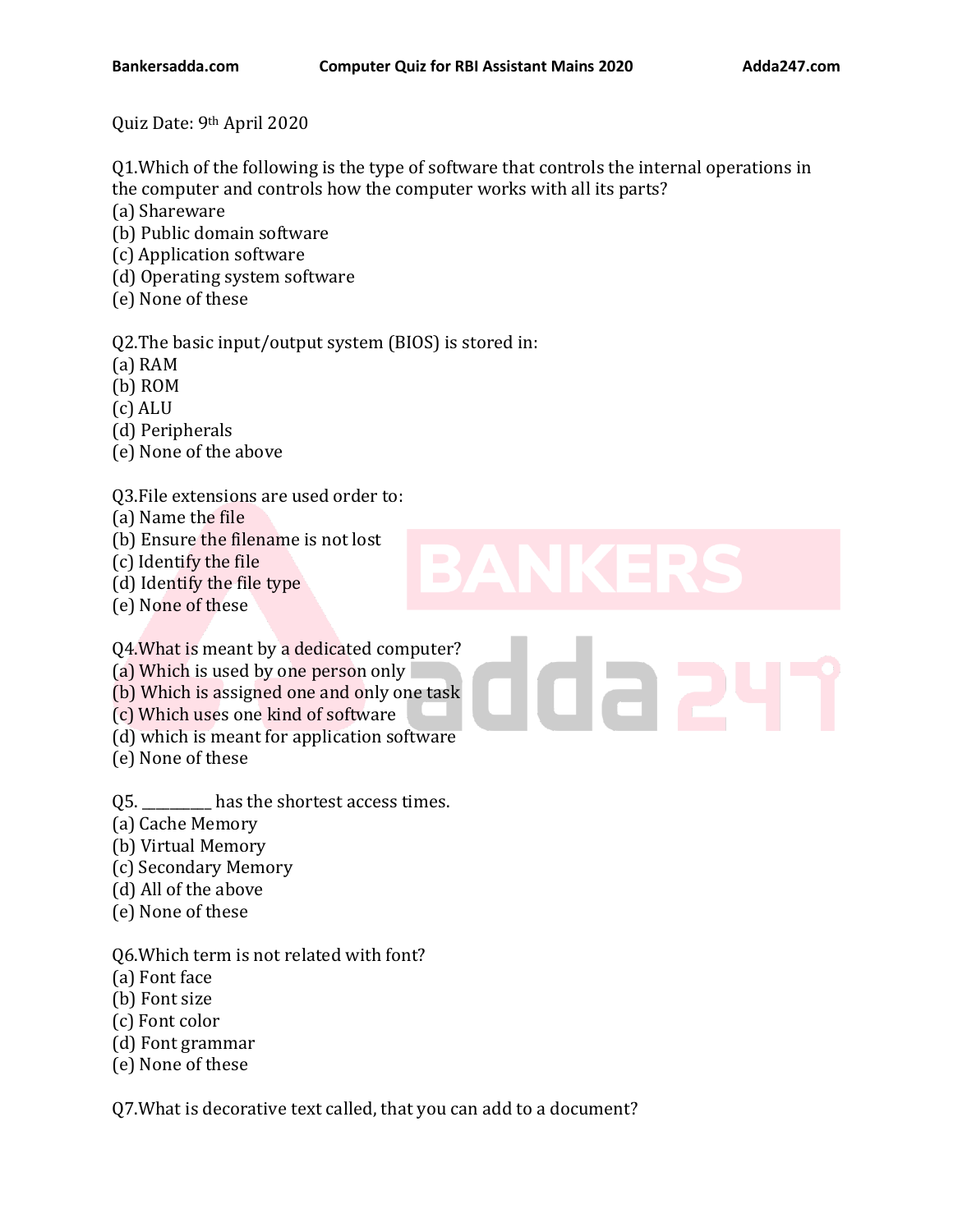- (a) Table
- (b) Symbol
- (c) WordArt
- (d) Image

(e) None of the above

Q8.Which shortcut key is used to create a new folder in MS Windows?

(a) Right Click Button+W+Enter

(b) Ctrl+W+Shift

(c) Right Click Button+F+Enter

(d) Right Click Button+Q+Enter

(e) Ctrl+Shift+N

Q9.Stored data in which of the following remains intact even after the computer is turned off?

(a) RAM

- (b) Motherboard
- (c) Secondary Storage Device
- (d) Primary Storage Device
- (e) None of these

Q10.To move to the bottom of a document, press\_\_\_\_\_\_.

- (a) Insert key
- (b) Home key
- (c) Ctrl key + End key
- (d) End key
- (e) None of these

Q11. Something which has easily-understood instructions is said to be:

- (a) Information
- (b) Word processing
- (c) Icon
- (d) User friendly
- (e) None of these

Q12.The icons on the \_\_\_\_\_\_\_\_\_\_ are organized according to function and according to the most commonly used commands in MSWord.

- (a) GUI
- (b) Icon layout
- (c) toolbars
- (d) Windows
- (e) None of these

Q13.The \_\_\_\_\_\_ button on the Quick Access Toolbar allows you to cancel your recent commands or activities. (a) Search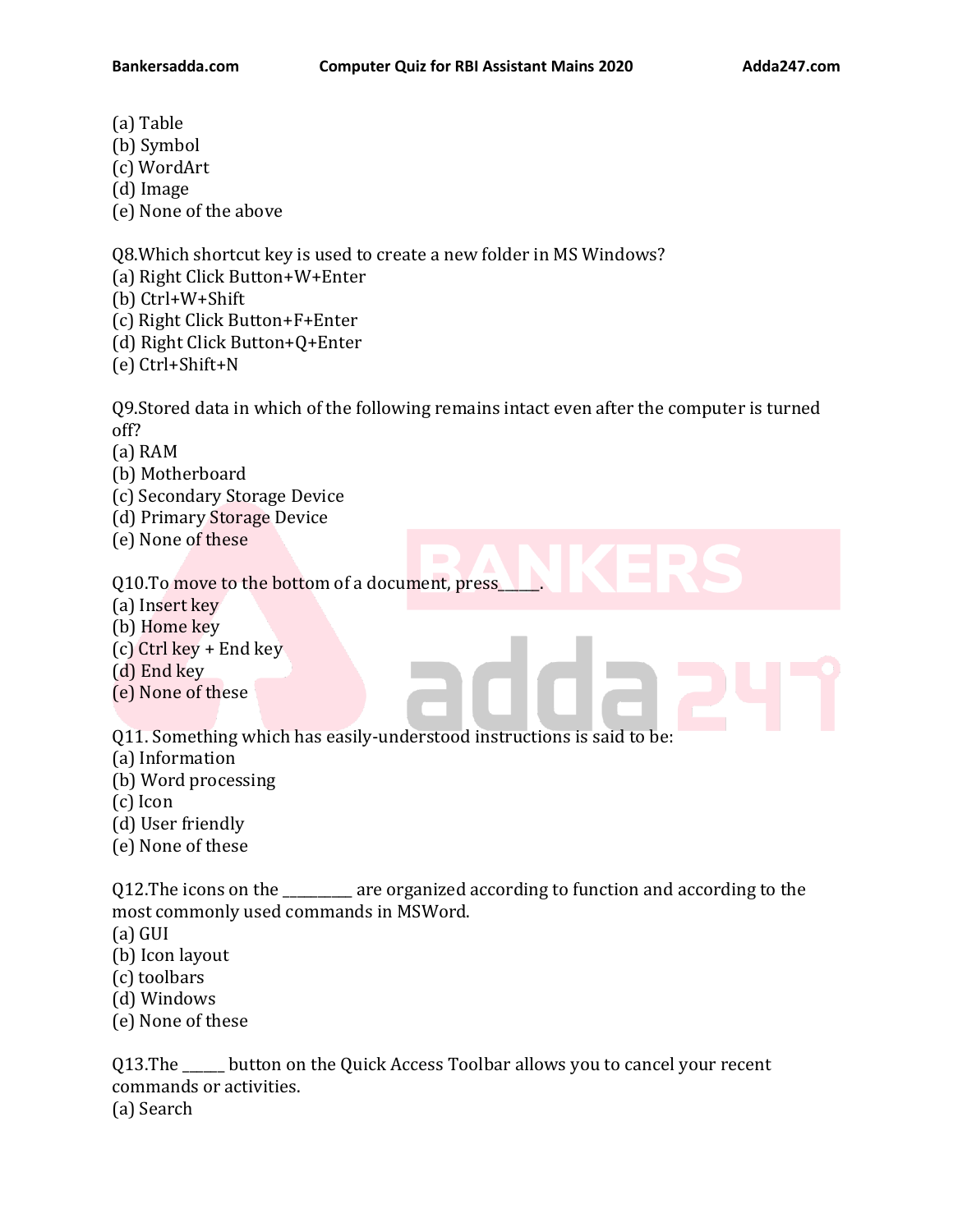- (b) Cut
- (c) Undo
- (d) Redo
- (e) Shift
- Q14.Web cam is an: (a) input unit device (b) output unit device (c) processing device (d) Input and Output device (e) None of these

Q15.Which part of the hardware compensates the difference between the CPU and peripherals?

- (a) Scanner
- (b) Printer
- (c) Video card
- (d) Motherboard
- (e) Interface



## **Solutions**

## S1. Ans.(d)

Sol. An operating system (OS) is a program or software that manages and coordinates the functions of all the components of a computer. It also acts as an interface between the user and the hardware of a computer.

S2. Ans.(b)

Sol. System BIOS, ROM BIOS or PC BIOS is a type of firmware used to perform hardware initialization during the booting process. BIOS is stored on the ROM chip because it is Nonvolatile which means that it doesn't go away when the power is turned off. In other words, it is effectively permanent (at least until it is reprogrammed).

S3. Ans.(d)

S4. Ans.(b)

S5. Ans. (a)

Sol. Cache Memory has shortest access time. Cache memory, also called CPU memory, is random access memory (RAM) that a computer microprocessor can access more quickly than it can access regular RAM